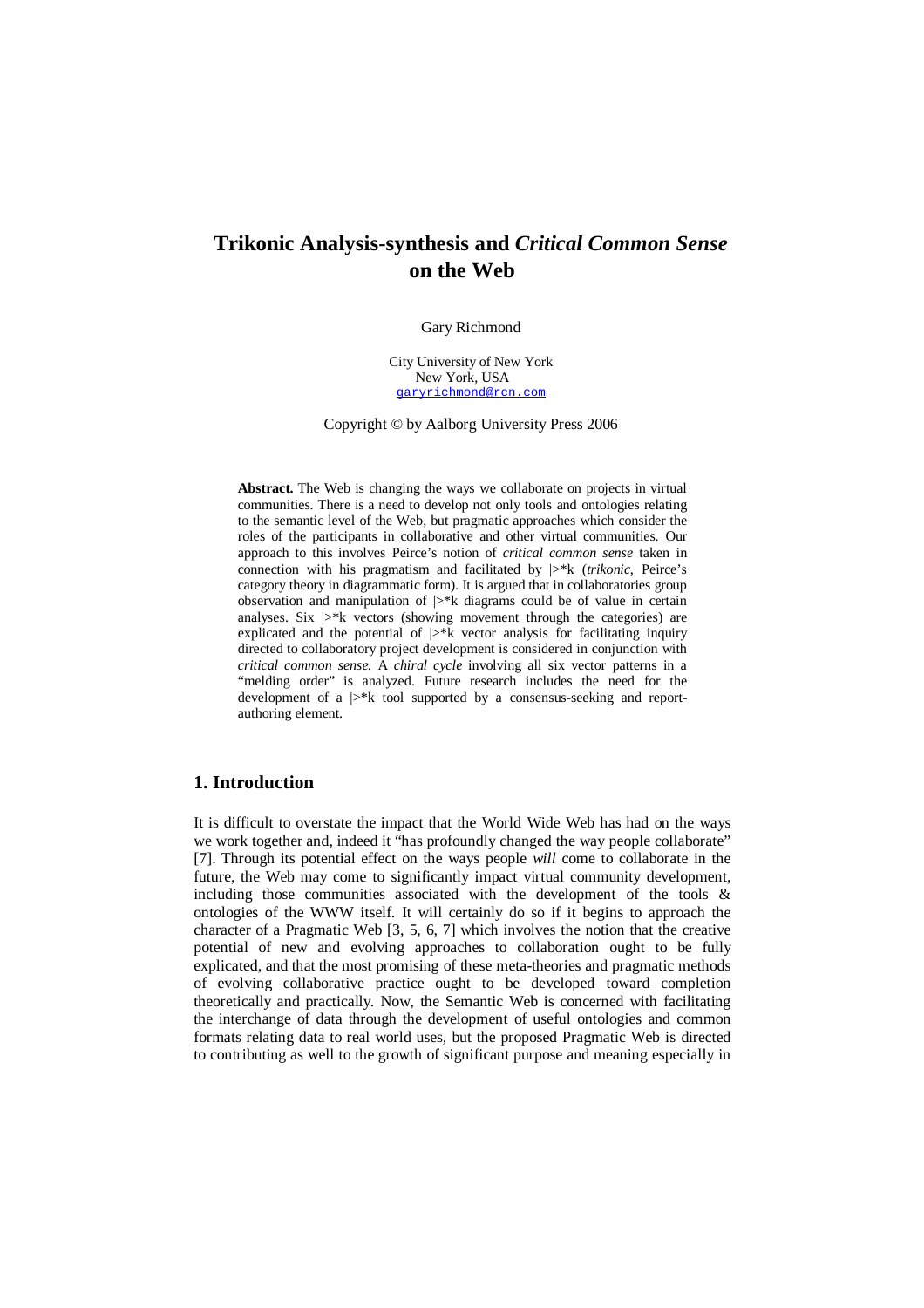-

distributive collaborative settings. The Semantic Web can provide the tools for enhanced collaboration, but only a Pragmatic Web could help provide authentic meaning and purpose to virtual communities and their projects [5, 7] including that of the further development of the Semantic Web itself.

But what can catalyze the Web's further development in these promising semantic and pragmatic directions? Hinting at an approach to an answer, Tim Berners-Lee has commented: "What matters is the connections, and when people see the value of connection and what can be done with that—which is not defined by me, it's defined by the users—we will see the explosion" and suggests that what will probably "break open" the Web will be "a simple but profoundly useful feature or service which becomes possible with the Semantic Web" [1].

It seems to us that the creative potential in certain new approaches to facilitating collaboration would appear to be, if not "simple," yet certainly a "profoundly useful feature" were it fully explicated and developed theoretically, supported by suites of tools seeking to optimize collaborative work. This "value of connections" appears as well in de Moor's method for legitimizing what he calls "user-driven specification of network information systems" [3] needed to facilitate decision making and consensus building at all stages and levels of virtual community development, most notably in testbeds within collaboratories [6]. In short, there is a need for the further development of such pragmatic approaches as take fully into consideration the roles of those using the tools and technologies relating to virtual communities [17].

A promising approach to this for collaboratory development involves Peirce's notion of *critical common sense* taken in connection with his pragmatism and facilitated by the development of new approaches to internet collaboration such as our diagrammatic |>\*k (*trikonic*), the applied science of trichotomic, representing Peirce's category theory<sup>1</sup>. It will be argued that in collaboratories group observation and manipulation of  $\triangleright^*$ k diagrams could be of value in considering those aspects of a project amenable to tricategorial analysis, and that, in particular, it would assist reaching what agreement can be reached, for example, in legitimizing the decisionmaking processes important to the growth of virtual communities<sup>2</sup>. In Sect. 2 Peirce's Critical Common Sense (CCS) is analyzed in its relation to pragmaticism. Sect. 3 introduces and Sect. 4 further explicates the six  $\triangleright^*$ k vectors or movement through the categories. Sect. 5 demonstrates how the important *chiral cycle*—involving all six vector patterns—might be employed for collaboratory and virtual community development and points to Sect. 6. future work.

<sup>&</sup>lt;sup>1</sup> One can get a sense of  $\triangleright^*$ k as expressing Peirce's category theory by perusing a  $\triangleright^*$ k slide show we wrote, prepared in PowerPoint by Ben Udell [11]. Although not constructed as a primer of trichotomic category theory but to support an ICCS04 PORT tutorial, it yet roughly outlines several branches of Peirce's Science of Discovery, that is, *pure theoretical science*. The slides, especially when considered in the light of a paper [10] outlining the system, show individual trichotomic relations, inter-relations of various trichotomic structures and processes, e.g. "trikons of trikons" as in the analysis of semeiotic grammar, strings of them as in the diagram of Peirce's Classification of the Sciences, and analytical or temporal "vectors" which are touched upon in connection with virtual community development.

<sup>2</sup> Used in conjunction with theories, methods and tools for creating *group reports* [4].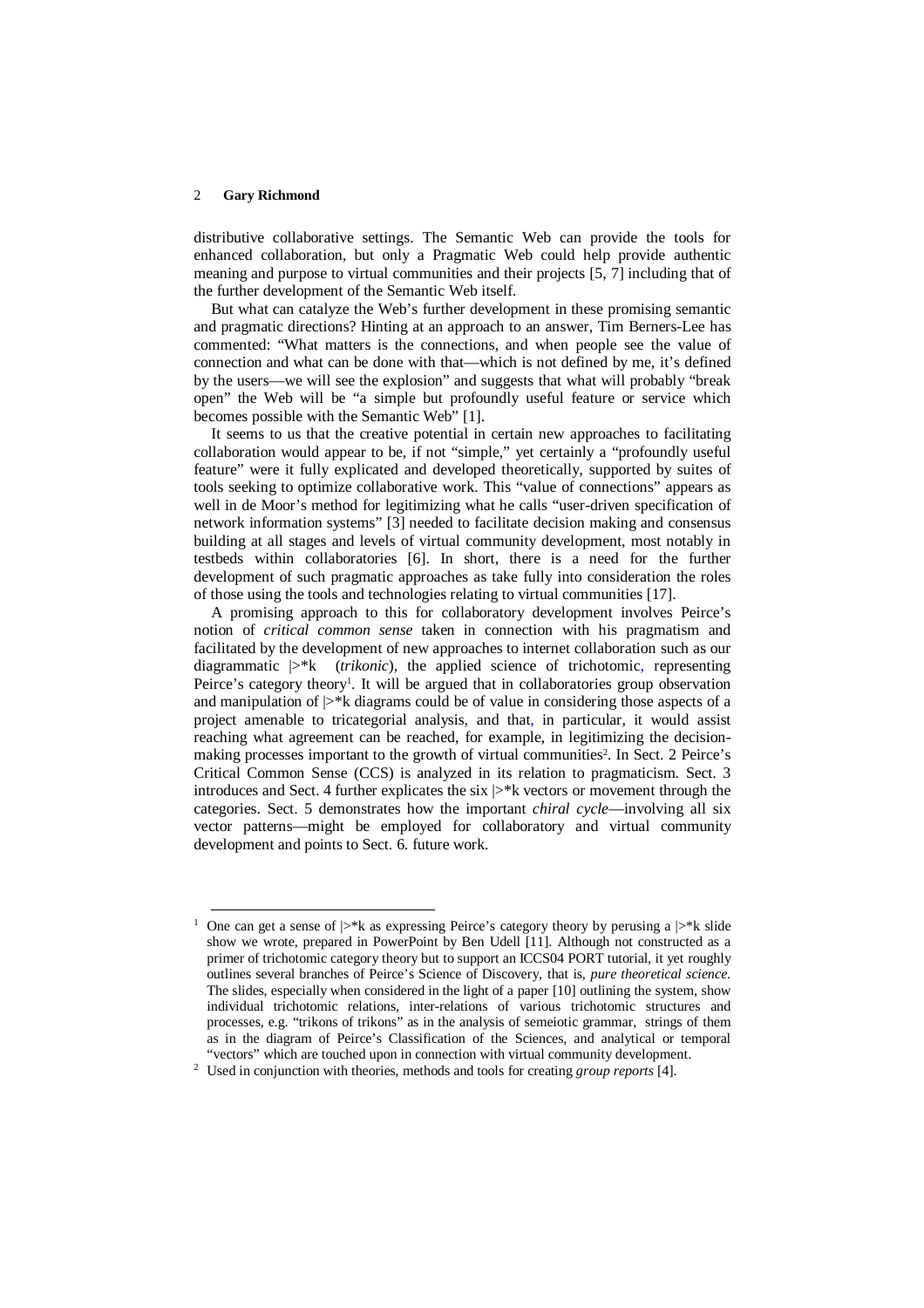# **2. Implications of Critical Common Sense (CCS) & Peircean pragmatism for Collaboratories**

Peirce's conception of CCS has been given relatively little analysis even within specifically Peircean studies. We suggest that considering the role of CCS in sociotechnical contexts may prove to be a significant factor supporting the further development of collaboratories and other virtual communities pursuing common inquiry, seeking to share methods and approaches, or pursuing the development of tools to facilitate the virtual work at hand. It can be argued that development in such contexts would tend to increase when principles and practices are legitimized by the community and when, in addition, significant and often subtle cultural differences and other ambiguities are acknowledged and respected [7]. On this pragmatic basis, agreement regarding for example the direction, personnel, and other elements involved in particular collaborative endeavors may *conceivably* be reached. A deeply held "general agreement" in matters of importance to a community suggests what is meant by CCS here. Reaching agreement after critical analysis in matters small and large would tend to significantly positively impact virtual community development. Still, as de Moor comments:

The need to accept a necessary amount of ambiguity by communities of users assessing the consequences of semantic choices in a particular pragmatic context, implies that there needs to be some user-controlled *selection* process of semantic representations. In such a process, members of the community using the knowledge for a particular purpose themselves are actively involved and aim to reach agreement only on relevant knowledge issues[7].

Peirce begins his argument for CCS by noting that in fact we do hold *some* matters to be, as it were, "indubitable," that we have all come through our life experiences to know certain things in this way. He gives as a familiar example that every rational person does not doubt that if he were to put his hand into a fire then it would be burned. Were one to truly doubt this—say, as a young child could—he might make the experiment, inserting his hand in order to "settle his doubt" in the matter<sup>3</sup>. But Peirce further argues that CCS may be of the greatest importance in the evolution of thought and especially scientific thinking, and that the developed practice of it is essential in a pragmatic approach to inquiry. But how are we to reach such agreement in many subtle & complicated intellectual and organizational issues even when we follow de Moor's helpful suggestion that, in dealing with matters of pragmatic complexity, we "only model constructs that are essential to reach joint objectives"[7]?

And while it may seem clear enough to some of us that that there has been a modicum of success in reaching consensus in such rigorously inductive procedures as those required by the special sciences (which the development of powerful technologies nearly proves and at least demonstrates admirably), yet how—especially as we strive to balance individual and community needs—are we to come to

-

<sup>&</sup>lt;sup>3</sup> As learning may be through experience *or* reasoning—external or internal—this example is not sufficiently representative of all the kinds of *indubitable* ideas we might and indeed do have.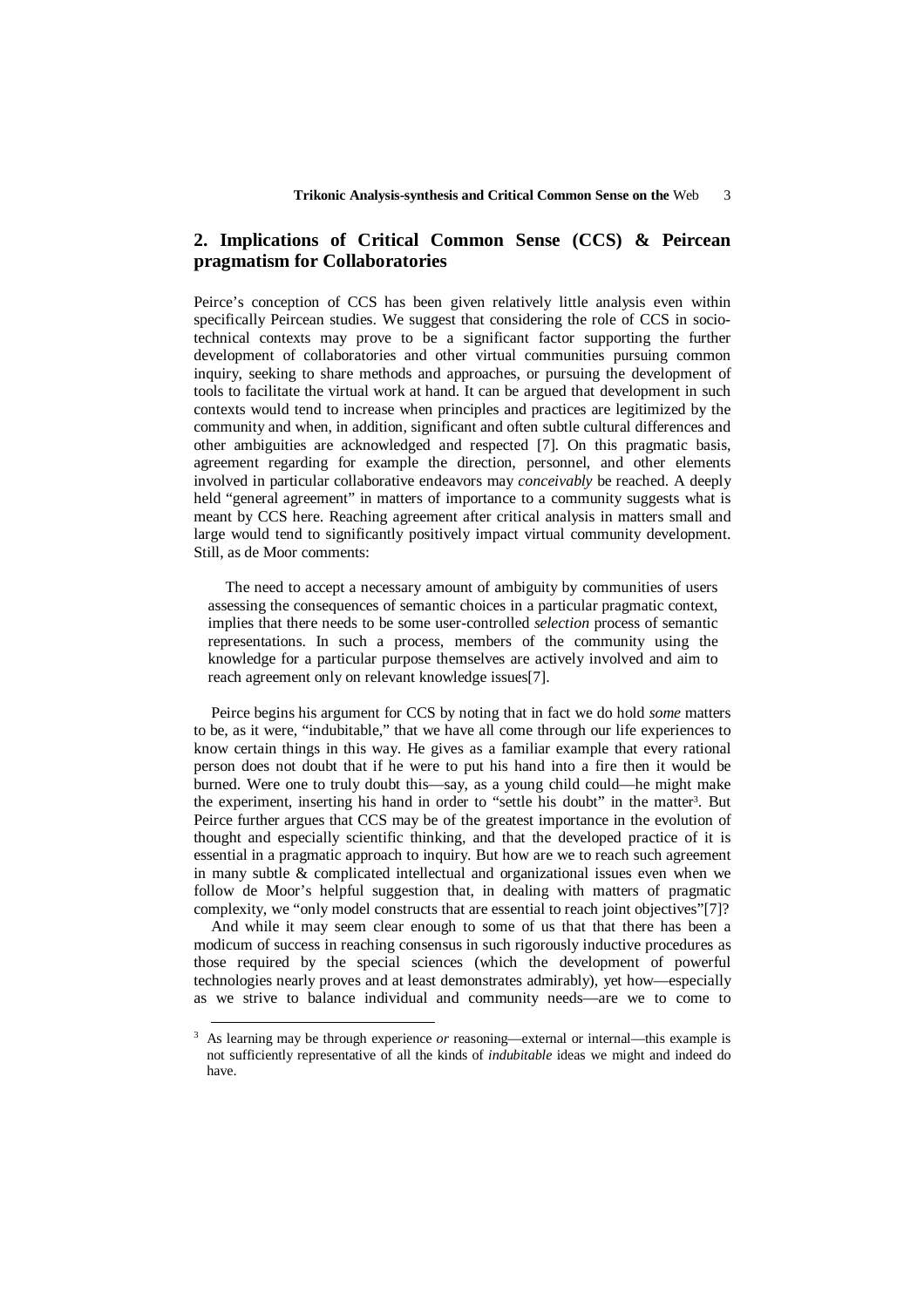-

significant agreement in socio-technical matters involving decisions relating to the whole complex of roles & social relations of the participants in a given project (say the direction to be taken in an internet research issue, or the selection—or even the *process of selection*—of tools needed to facilitate the efforts of a collaboratory within a given virtual community)?

Peirce holds that perhaps more than anything else *diagram observation and manipulation* can facilitate the group consideration of significant relations and thus facilitate reaching agreement, especially in inquiry and in matters concerning processes, methods, and so forth. Building on such agreement in principle we could further explore ways to best implement that which we together discern to be desirable and potentially valuable for our communities. Peirce's semeiotic<sup>4</sup>, pragmatism and critical commonsensism facilitated by  $\triangleright^*$ k vector analysis may provide one important means to this end, namely, group diagram observation and manipulation of trichotomic relations deemed important to the work of a given collaboratory or virtual community<sup>5</sup>. Peirce maintains that it is "reasonable" despite some appearances to the contrary to imagine that we can reach agreement towards potential solutions to problems which may even have seemed intractable but, given the proper tools and methods, may prove not to be<sup>6</sup>.

In one important sense, the recognition of critical commonsense represents an aspect of the growth of a shared understanding of what we can finally take to be those principles and practices, especially methodological ones, which have been not only fully examined and criticized *by us*, but some of which are determined to be of considerable value *to us*, that is, to our particular communities of interest. And there is an intrinsic ethics involved in this process, "an ethics of fairness and impartiality" as Peirce puts it [CP 6.3] such that anyone who searches for or tries to persuade us to "arguments for a conclusion which he wishes to believe," say for merely personal benefit, undermines the integrity of the work of any given community. The truth of any matter important to a community—if one can even speak of the fallible, tentative, and asymptotic approach to agreement in any significant matter as "truth"—will certainly be *our* truth, not mine or yours, etc. (a point to which Berners-Lee's abovequoted comments allude). As difficult as it may appear to be to practically achieve this ethic, it would seem of potential value to explore approaches tending toward it. This may involve acknowledging CCS as it factors into pragmatic approaches to inquiry and to project & community development. Indeed Peirce argues that without the developed practice of critical common sense, even his "pragmatism amounts to very little" [EP2, 433].

<sup>&</sup>lt;sup>4</sup> In [14] de Souza has shown that in this context the most important communication occurs between the designer and the user with the technology serving as medium. Naturally this impacts decisively and constructively on design philosophy. *Relation of designer to user:*<br>The *designer* to user: The designer communicates

| 1 He  | designer                 |     |            |      | communicates |         |
|-------|--------------------------|-----|------------|------|--------------|---------|
| 1/3/2 | through                  | the | technology | seem | <b>as</b>    | medium) |
|       | to the person, the user. |     |            |      |              |         |

<sup>&</sup>lt;sup>5</sup> Peirce's semeiotic theory has a very modern concept of virtuality embedded in it [12].

<sup>&</sup>lt;sup>6</sup> Sowa has in several places [e.g., 15] analyzed how Peirce's pragmatic approach to inquiry represents exactly how "symbols grow" and what is required for knowledge itself to grow.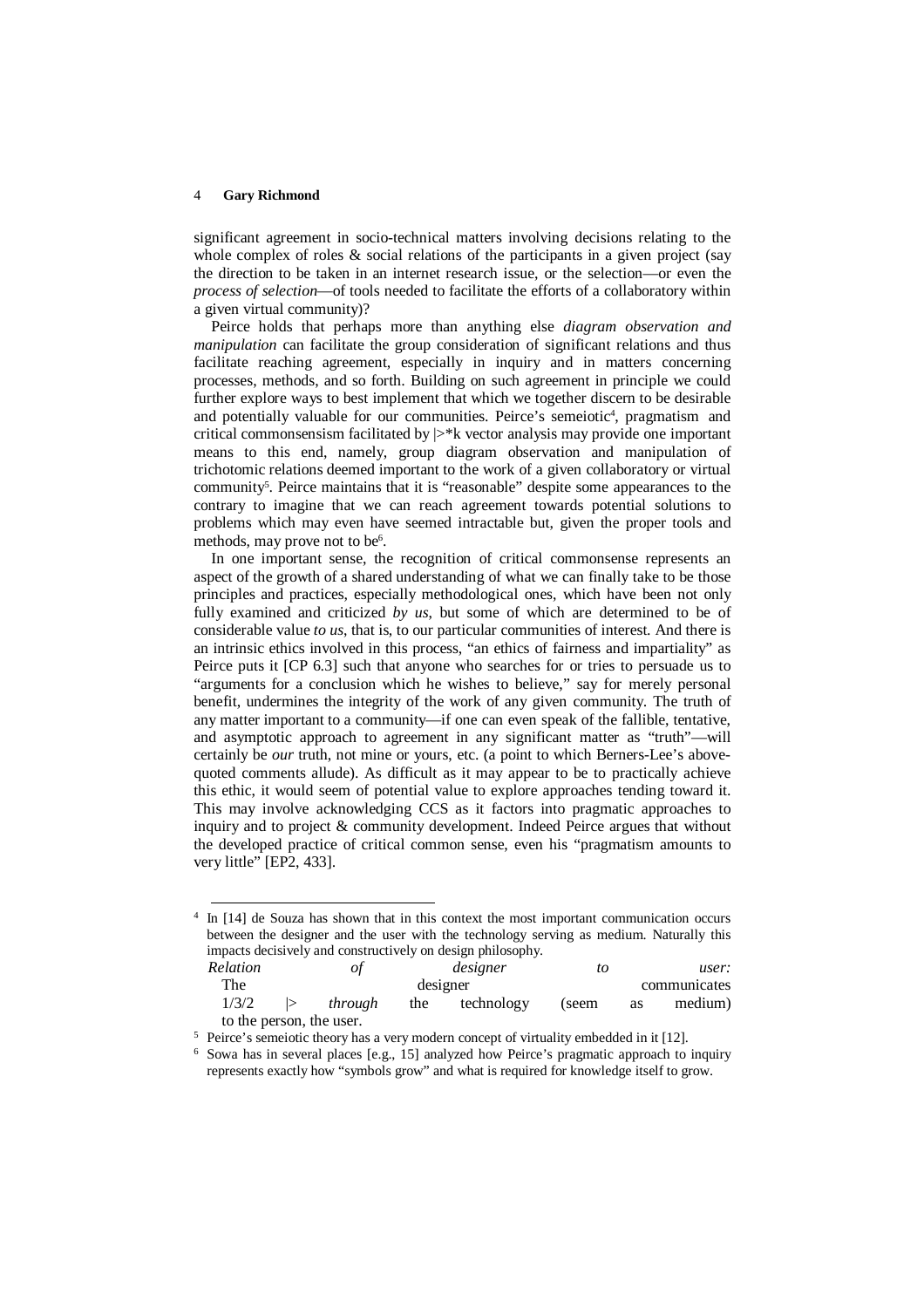# **3. Outline of |>\*k vector**<sup>7</sup>  **analysis/synthesis**

It is possible now to begin to connect CCS to  $\triangleright$ \*k analysis-synthesis. This will require especially an explication of six  $\triangleright^*$ k vectors which analyze trichotomic movement through the three categories as represented in the trikon<sup>8</sup> (or group of trikons composed of trikons, or thread of linked trikons, etc.) diagramming the trichotomic relations involved. In facilitating inquiry directed to collaboratory and virtual community development,  $\triangleright^*$ k vector analysis can be seen exactly as leading to a moment of applied *critical common sense*.

As noted in [10], *vector analysis* would seem to represent something like the active principle of a vital trichotomic as it might function in collaboratory and related activity. However, vector analysis was not fully developed and, indeed, is barely adumbrated in Peirce's writings, yet the few explicit discussions of categorial paths & "orders" make it clear that there is indeed *significant* movement through these trichotomic relations. In other words, there is an active principle at work which is not merely analytical but reveals an underlying thrust, a *telos*, so to speak.

#### **Peirce's discussion of vectors ("orders") in "The Logic of Mathematics"**

In a discussion in "The Logic of Mathematics" Peirce outlines the structure that will hold for all trichotomic vectors, that is, the six possible paths of movement through the three categories. He prefaces this discussion with a comment which was in fact the original impulse for our developing  $\triangleright^*$ k.

[T]he triad. . .has not for its principal element merely a certain unanalyzable quality sui generis. It makes [to be sure] a certain feeling in us. [But] the formal rule governing the triad is that it remains equally true for all six permutations of A, B, C; and further, if D is in the same relation at once to A and B and to A and C, it is in the same relation to B and C; etc.[CP 1.471]

From this and other principles discussed in the "The Logic of Mathematics" it is possible to derive pairs of opposite vector which Peirce does explicitly in this one case.

#### **a. Order and analysis vector pair**

-

In a rich and suggestive passage, Peirce pairs the "order of evolution" with an "order of involution" (The evolution is in a Hegelian, i.e., dialectical sense, our *vector of order*. The order of involution is involved in Peirce's own "guess at the riddle," such

<sup>7</sup> Robert Parmentier [9] first used the term "vector" to refer to Peirce's "orders". Its use in Peirce's category theory and semeiotic is not related to its use in mathematics.

<sup>8</sup> I.e., |>, but more properly looking somewhat like the outline of a forward button on an electronic device, an equilateral triangle on its side pointing to the right—to the future—and representing a genuine trichotomic relationship:  $1^{ns}$  above,  $2^{ns}$  below,  $3^{ns}$  to the right.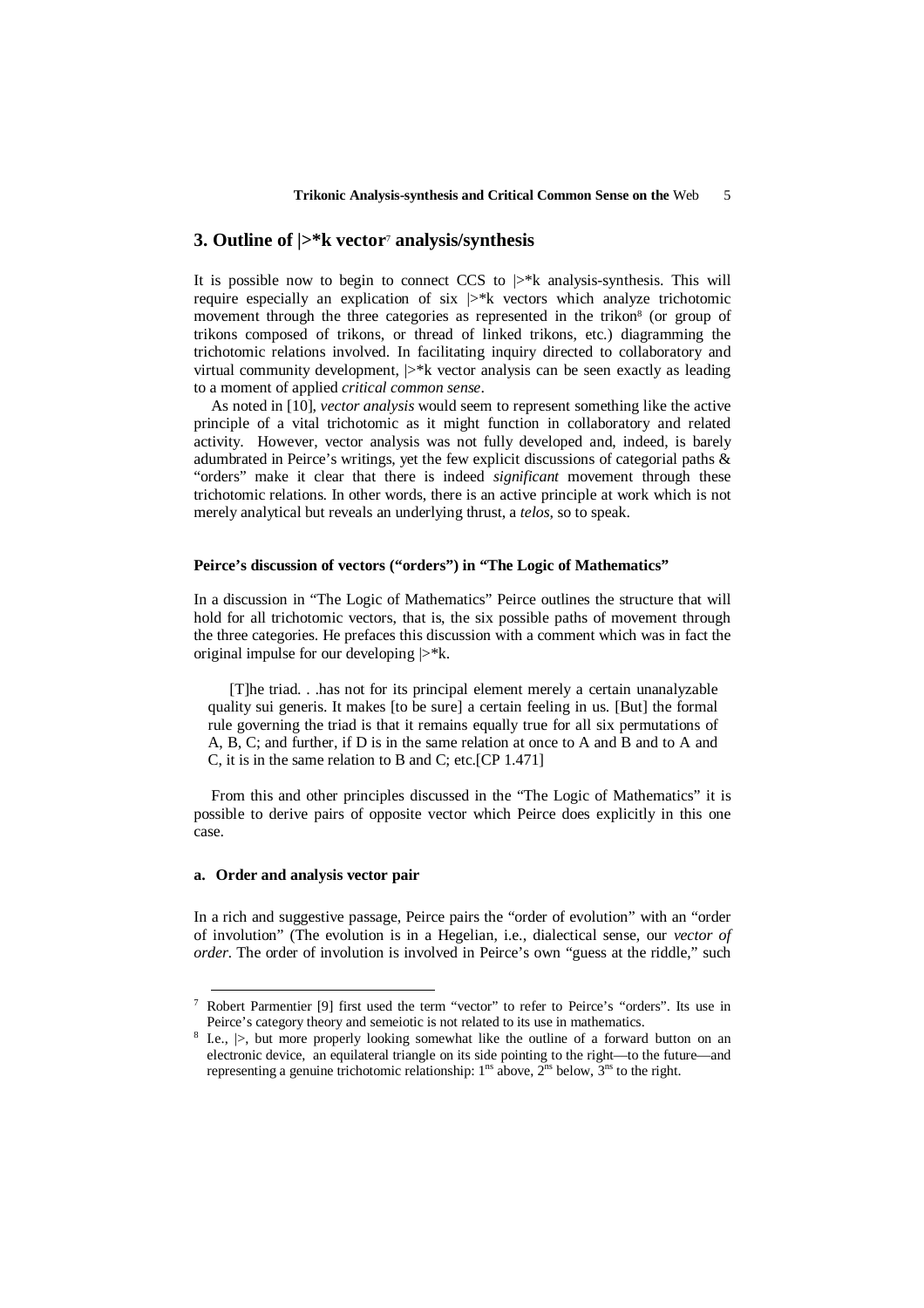l

that, linking his "Reduction Thesis"<sup>9</sup> to his theory of continuity, Peirce derives his three universal categories). The 'orders' are, for the purposes of the immediately ensuing historical discussion, given the names Peirce first offered in his discussion in "The Logic of Mathematics." However, to be consistent and clear in terminology, in contemporary trikonic the 6 vectors are designated as follows *1/2/3:* order (="dialectical quasi-evolution") **&** *3/2/1:* analysis**;** *2/1/3:* determination **&** *3/1/2/* representation**;** *1/3/2:* evolution **&** *2/3/1:* aspiration.



**Fig. 1.**

Peirce's orders of quasi-evolution and involution are placed in ordinal opposition, dialectical "evolution" moving toward synthesis, that is, arriving at 3<sup>ns</sup>, analytical *involution* representing its mirror, so commencing at  $3^{ns}$  and involving  $2^{ns}$  which in turn involves  $1^{\text{ns}}$  (Fig. 1).



The general law of quality, as distinct from the classificatory system of quality . . . has three clauses, relating respectively to single qualities, to pairs of qualities, and to triads of qualities. The first clause is that every quality is perfect and in itself such as it is. The second more complex law is that two qualities have one or

<sup>9</sup> This holds that all relations may be constructed from triadic relations, but that monadic and dyadic relations alone are insufficient for the construction of triads.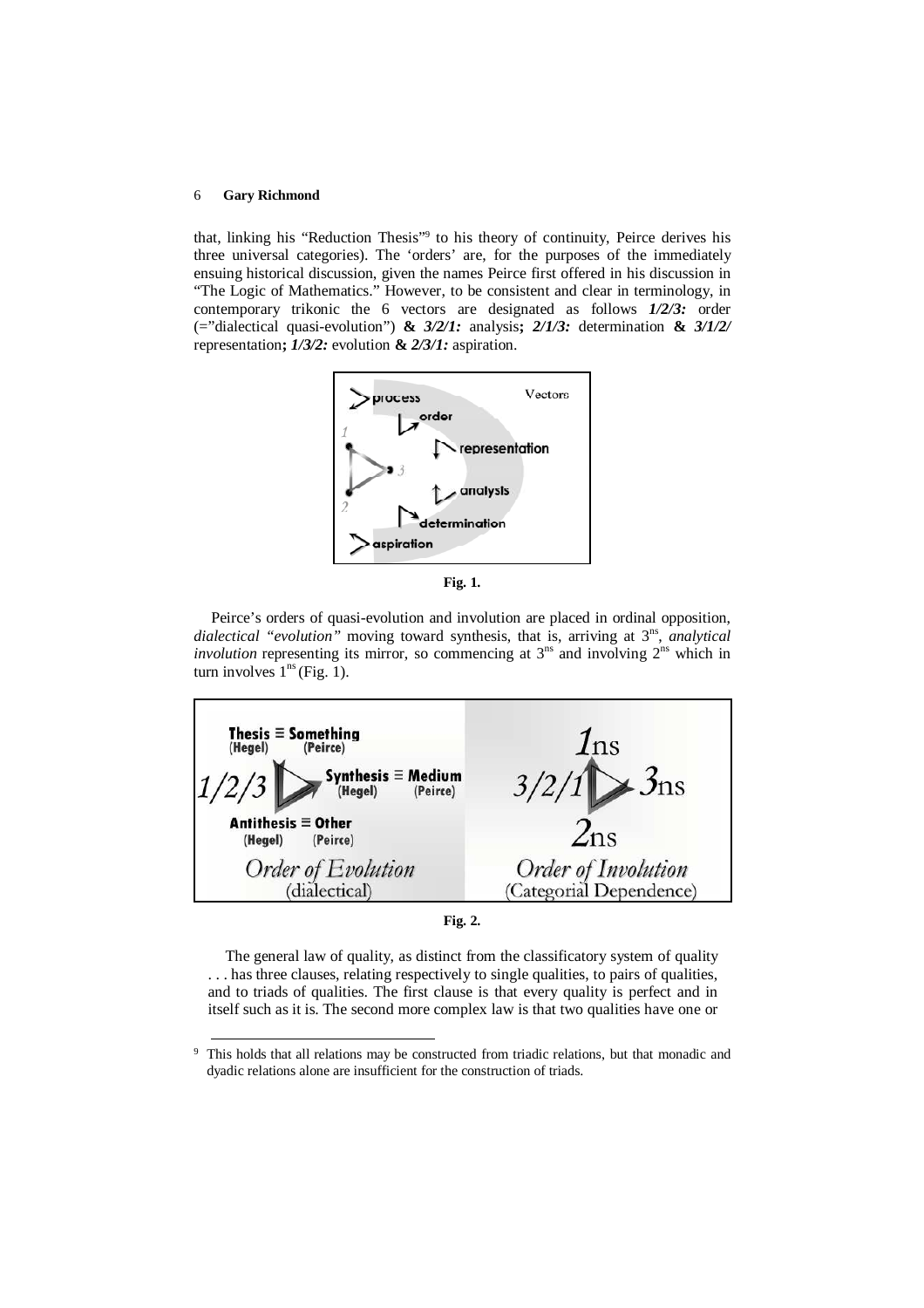other of two sorts of relations to one another; namely, they may be, first, independent of one another . . . or secondly, **one of them may be merely a further determination of the other, this latter being essentially the first of the pair in the order of evolution, or synthesis, while it is the second of the pair in the order of involution or analysis**. The third clause relates to the respects, or third qualities, in which two compared qualities agree or differ [CP 1.484, emphasis added].

While one probably can't speak of the primacy of any of the six vectors, yet Peirce makes it clear in this paper that whatever the limitations of the dialectical order (*vector of order*)—and there are several10—still even in the derivation of his own three categories he is required to speak *first* of  $3^{ns}$ , next, of  $2^{ns}$ , finally of  $1^{ns}$ . Peirce's category theory, and especially that represented by  $\triangleright^*$ k vector analysis, develops Hegel's dialectical thinking in a "strange costume" indeed! [8]

#### **b. Determination and representation vector pair**

-

A second vector pair was identified by Robert Parmentier [9]. To the *vector of determination* which in semeiotic Peirce defines as "the object determining<sup>11</sup> the sign for the interpretant," he opposes a *vector of representation* exemplified by the activity of the original artist or scientist, that is, someone who out of the storehouse of his experience creates a complex symbol representing some universe of experience (say, a revolutionary physical theory, e.g., Newton's of gravitation) (Fig. 3).

| a sign                                          | ceates a complex symbol                               |  |  |  |
|-------------------------------------------------|-------------------------------------------------------|--|--|--|
| 2/1/3<br>$\blacksquare$ for an<br>interpretant. | $3/1/2$ An "interpreter" of                           |  |  |  |
| The object determines                           | representative of a Universe<br>of his understanding. |  |  |  |
| Vector of Determination                         | Vector of Representation                              |  |  |  |

**Fig. 3.**

Undoubtedly this pair has a fundamental character of its own. The *determination vector* reveals the path of all semeiosis in an objective reality—such as our own three

<sup>&</sup>lt;sup>10</sup> "[Hegel] reaches each category from the last preceding by virtually calling "next!" [CP 1.453]

<sup>&</sup>lt;sup>11</sup> Where "determines" may be taken to mean: limits to that which is semeiotically legitimate supposing an objective Reality. This point (regarding semeiotic constraints) is perhaps clarified in considering onomatopoeia where, e.g., one would not find in any language anything like the sign "meow" to refer to the sound a dog makes.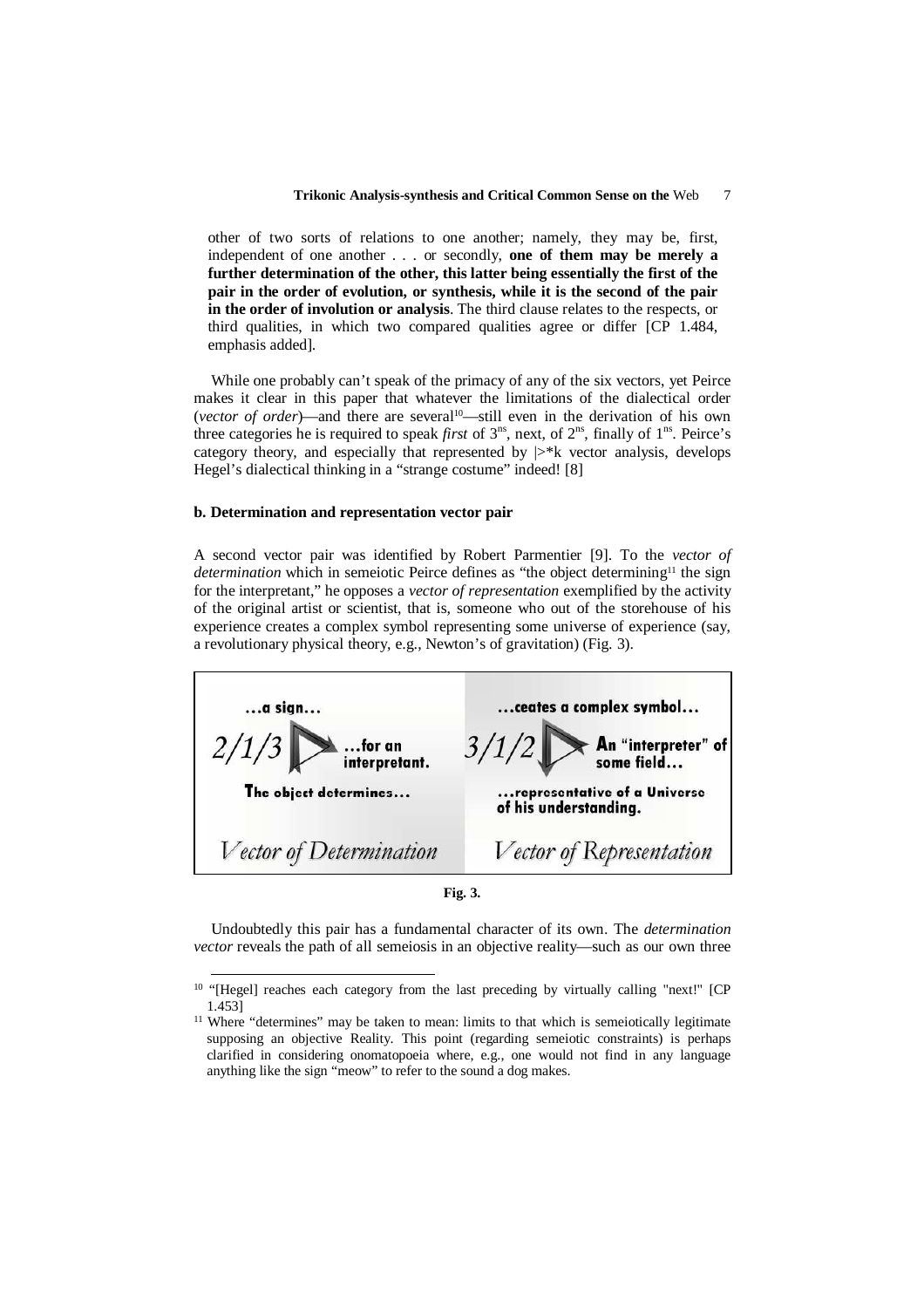Universes of Experience—since in Peirce's view the "universe is perfused with signs, if it is not composed exclusively of signs."

### **c. Process and aspiration vector pair**

The third vector pair, first noted as such in [10], opposes the *process vector*, the order Peirce employs often both in consideration of the biological process of evolution on the one hand and inquiry on the other, and the *vector of aspiration*, this order moving towards the fulfillment of a goal through hetero- and self-control. This last vector is only alluded to in Peirce's writings. In physical evolution the initial pattern is associated with the categories in *process order* (Fig. 4).



**Fig. 4.**

And in the analogous case of inquiry (Fig. 5).



**Fig. 5.**

We would suggest that Peirce's arguments in normative science which led him to the consideration of a pure esthetic *summum bonum* can be seen as implying a *vector of aspiration* (Fig. 6).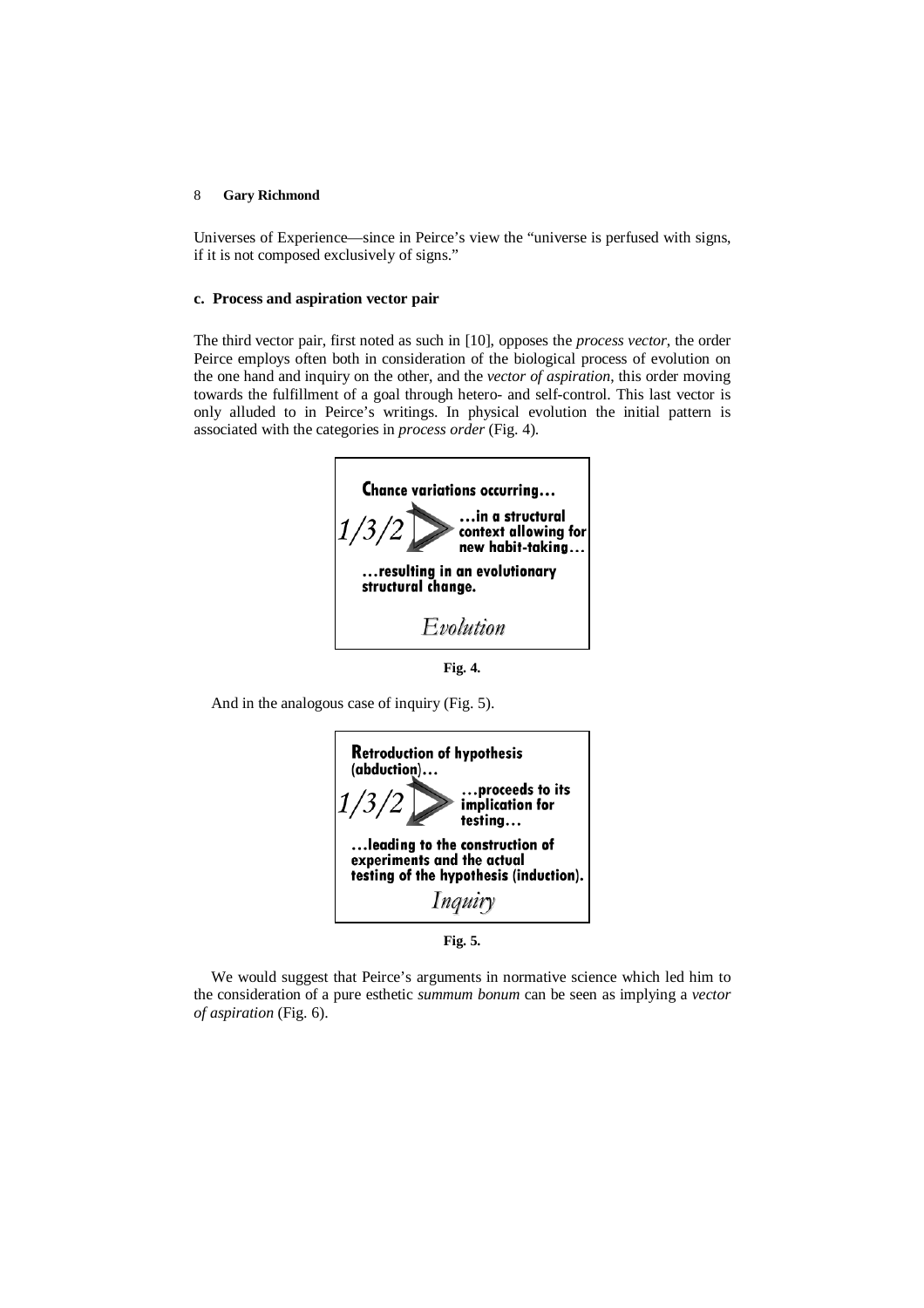

**Fig. 6.**

### **4. The** *chiral cycle* **(vectorial melding)**

-

Besides being arranged as three pairs of opposites, the six vectors can themselves be related trikonically to suggest possible relations of inter-penetrations of vectorialcategorial movement through rather many dimensions of triadic (and higher –adic) relationships. The most important of these is the *chiral cycle* involving all six vector patterns in a "melding order" which may prove to be the most promising for the proposed analysis-synthesis here being considered.<sup>12</sup>

This perhaps more than any other pattern is suggestive of the potential of  $\triangleright^* k$ vector analysis for facilitating inquiry within especially knowledge representation communities. Here, in moving from one vectorial pattern to the next, the last category of a given vector becomes the first of the following, so this can be seen as a kind *melding* of the six vectors continuously one into the other. The last of the six itself melds into the first so that the pattern may be repeated13. The *chiral cycle* involves a pair of three vectorial patterns, the second following directly upon the first, reversing its pattern and providing the basis for intellectual growth and possible creative evolution (Figs. 7 & 8).

<sup>&</sup>lt;sup>12</sup> Peirce notes that his categories offer only "hints" and are not to be taken as true or false as such, but are only suggestive of possible relationships. All of the vector groups should be seen as mere abductions concerning categorial relations of possible interest. After exploration of all possible vectorial relations and possible groupings, patterns & cycles of these, the process oriented chiral would seem to offer the greatest promise for what is here termed *analysis-synthesis* (towards the resolution of problems and the evolution of systems). But other groupings, such as the logical/temporal, may also prove effective in certain types of analyses.

<sup>&</sup>lt;sup>13</sup> It is the progress through each vectorial pattern of three categories—not through the six vectors themselves—which is clockwise/counter-clockwise.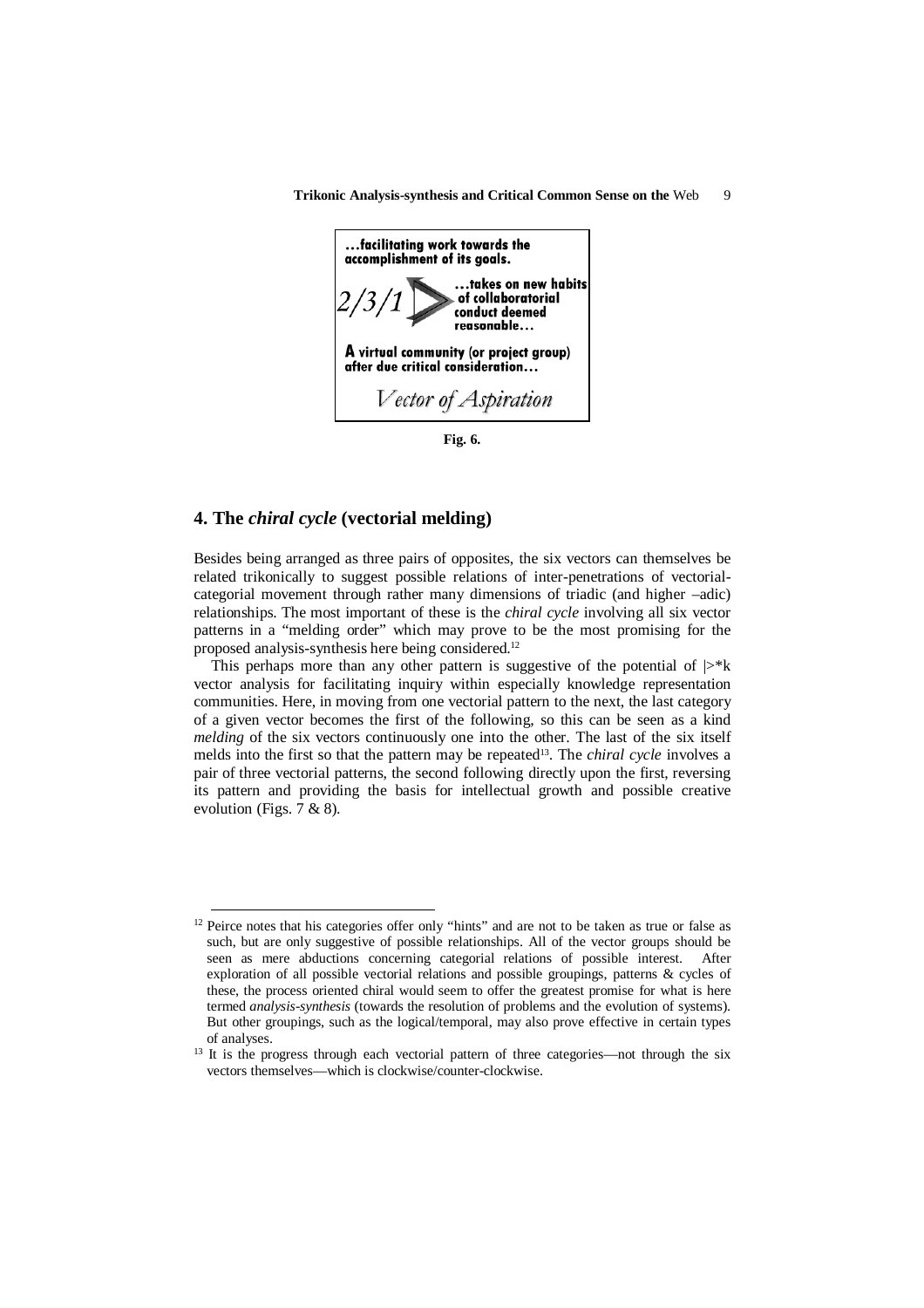*Right skewed (clockwise) pattern:*





1<sup>st</sup> Process commences the potentially evolutionary gesture (see comments above relating this vector both to evolution and inquiry) and so  $2<sup>nd</sup>$  eventually there actually occur situations determining events, the facts regarding these factoring, for example, as the *constraints* on any given project or process (and even such natural processes as the evolution of a biological structure) then **3 rd** moving in the direction of an important phenomenological analysis in consideration of all significant relations from the standpoint of *categoriality*. This is followed by a path suggesting the importance of an intelligent *ordering* of the elements in any enterprise (Fig. 8).

*Left-skewed (reflexive or counter-clockwise) pattern:*

| Order: 1ns/2ns/3ns                                                    |  |  |  |  |
|-----------------------------------------------------------------------|--|--|--|--|
| Representation:<br>3ns/1ns/2ns<br>$1^{\frac{ns}{2}}/2^{\frac{ns}{2}}$ |  |  |  |  |
| <b>Aspiration: 2ns/3ns/1ns</b>                                        |  |  |  |  |
| Left-skewed (counter-<br>clockwise) pattern                           |  |  |  |  |

**Fig. 8.**

**4 th** Finding & agreeing upon an acceptable and even potentially optimal *ordering* of the various elements, tools, time frames, etc. in a virtual collaboration proceeds to **5 th**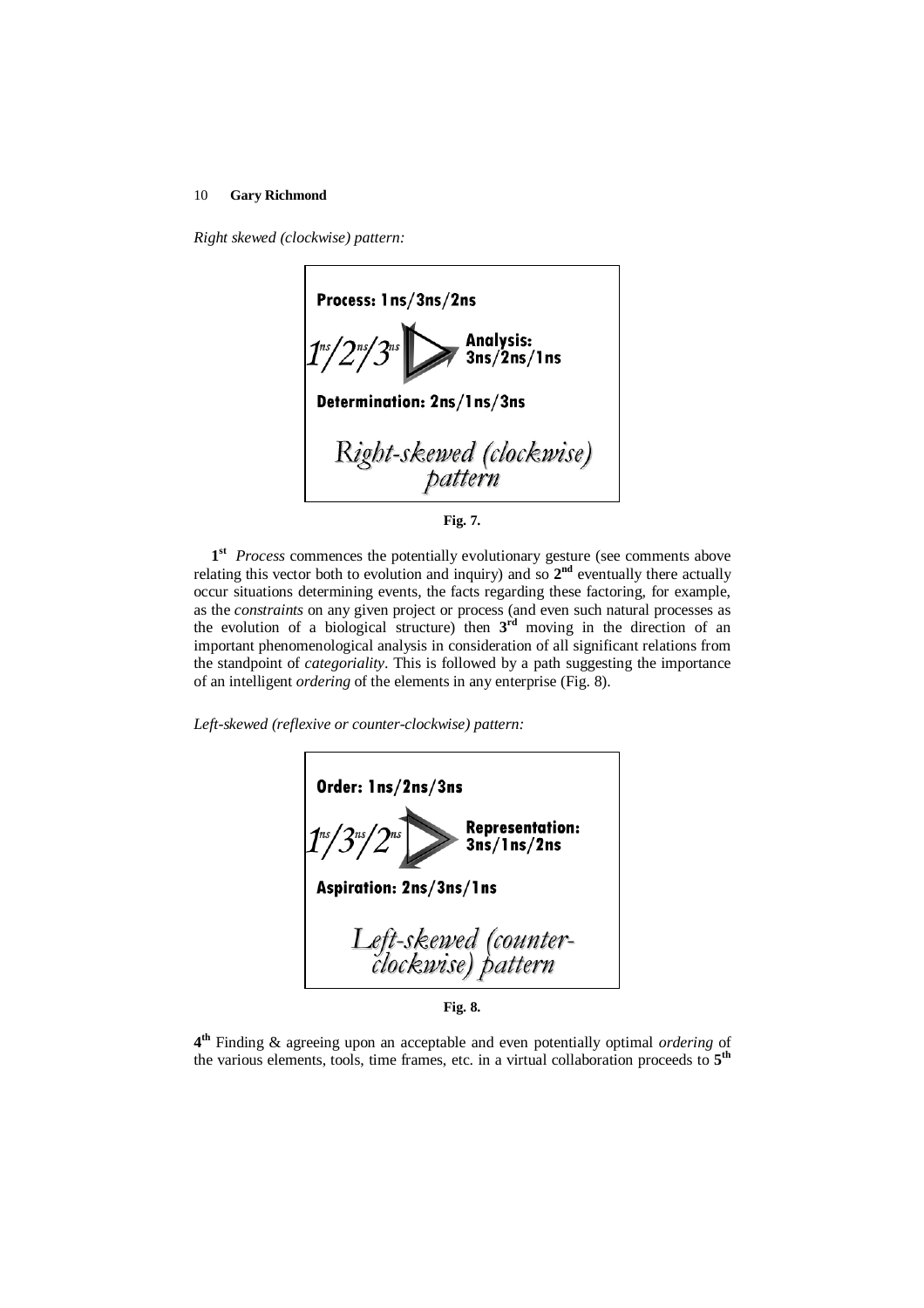clarify the representation of the important relations, tasks, etc. as well as to introduce additional abductions & other creative contributions by the individuals actively involved in the project, leading to  $6<sup>th</sup>$  the community directing itself to the achievement of its goals and thus completing a complex and iterative cycle (note: the pattern may hold not only for the enterprise as a whole, but for many of its internal cycles and processes). As noted earlier, at this point the entire pattern may be repeated in a new direction or dimension.

# **5. The** *chiral cycle* **in the context of collaboratory and virtual community development**

In collaboratorial context, the entire movement from conception to the realization  $\&$ completion of a project will tend toward *the chiral pattern* and may be analyzed trikonically.

1<sup>st</sup> One imagines that, say, a collaboratory within a virtual community analyzes and evaluates the methods, tools, and processes being considered in relation to  $2<sup>nd</sup>$  the constraints involved (finances, personnel, choice of tools available, etc.) regarding the contemplated project, followed by **3 rd** a reflection on the (possibly many) significant categorial relations involved through  $\gg$ <sup>\*</sup>k group diagram observation so that intelligent consensus can be reached at each stage. This analysis is followed **4 th** by a consideration of a possibly optimal ordering of the relationships of elements of the project which implies that  $\bar{5}$ <sup>th</sup> the various individual and collaborative creative products of the participants in the process will eventually be integrated into  $6^{\text{th}}$  the organizational effort, the patterns and structures constituting the various elements bringing about the desired result: the realization and completion (or quasi-completion) of the particular project. Thus, the *chiral cycle* may be seen to have potentially significant implications for collaboratory and virtual community development.

# **6. Future work**

-

It will certainly be necessary to develop a sophisticated  $\triangleright^*$ k tool for diagram observation and manipulation if Peirce's trichotomic is to be employed in facilitating actual projects of any size and complexity. Such a tool would seem to be the *sine qua non* of  $\triangleright^*$ k being tested in a collaboratory. It ought to be possible for some actual collaborator (or working group) to posit something like the following (Fig. 9) so that others in the community might observe the diagram, manipulate its elements, agree/disagree (with reasons) on the implications of the research, etc.<sup>14</sup>

<sup>&</sup>lt;sup>14</sup> The following is a mere scenario so that actual empirical investigations are certainly needed. In consideration of its possible value to the software engineering process, (16) takes a step forward in this more empirical direction.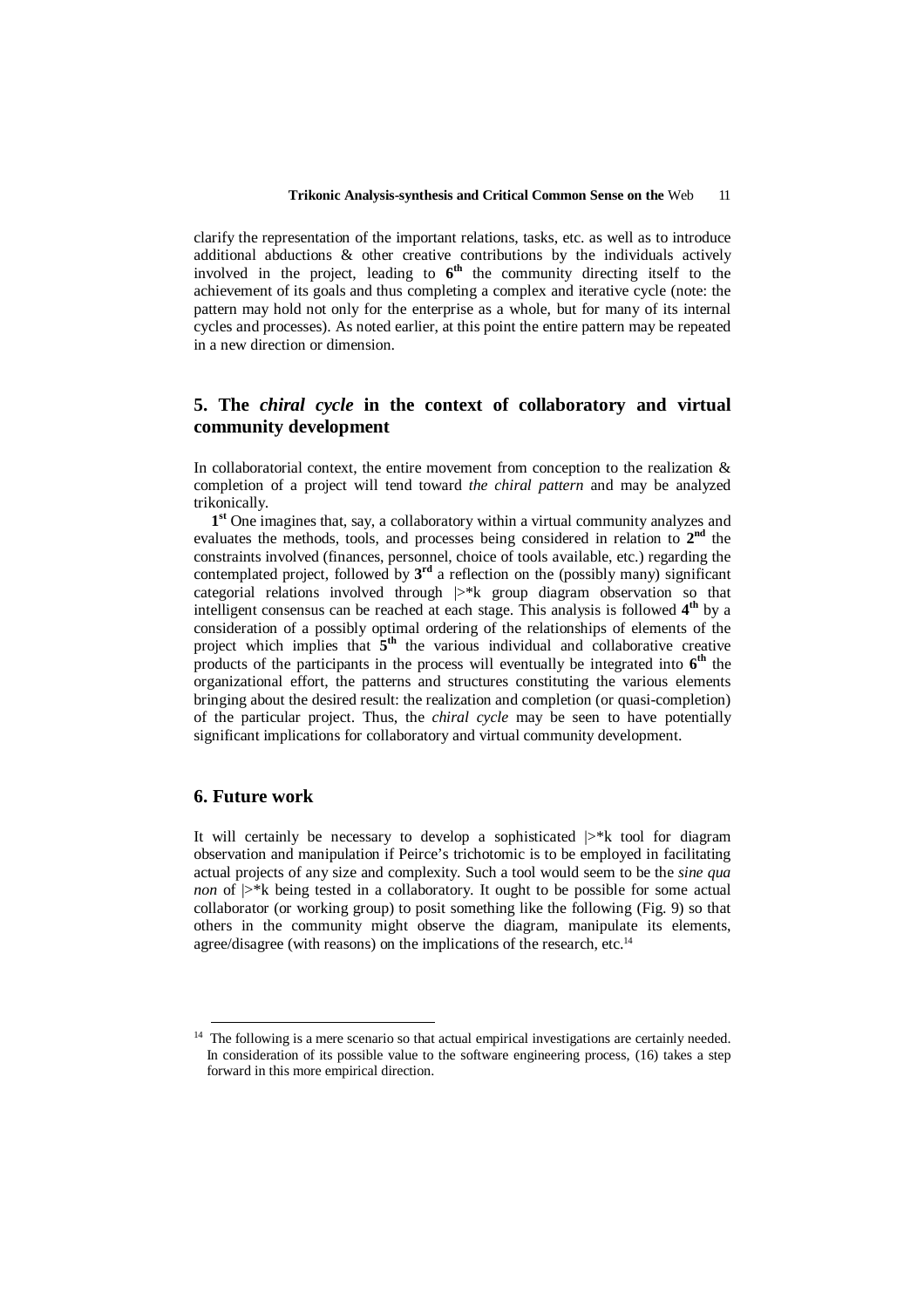l



**Fig. 9.**

As earlier noted, the above six stage process may then be taken up again in different—perhaps related—contexts. One should note, however, that each of the six vectors is in itself vitally important in virtual community development. Consider for a moment by way of example the importance of *process*, *order*, and *representation* in all facets of the development of knowledge representation projects. It could be argued that each of the vectors<sup>15</sup> are highly significant in structuring collaborative projects to the extent that there are places & moments where any one of them might be considered apart from the larger *chiral* pattern.

Tools for creating *group reports* of the progress of the observation-manipulation of diagrams will need to be highly developed in line with such principles as those underlying de Moor's GRASS [4] and no doubt such a consensus seeking & group reporting tool will need to be integrated into the mechanism allowing for group  $\triangleright^*$ k diagram manipulation to permit reflection on the argumentation involved in the discussion. Especially the progress of and extent of agreement & disagreement on the substantive issues being considered leading to decisions of significance to a community needs to be charted. Diagram observation-manipulation ought to be strongly supported by adjunct tools facilitating reaching consensus.

 The Peircean de Regt recently paraphrased the famous pragmatic maxim as follows: "If you want to know what our idea of anything is look for our idea of its sensible effects" [2]. This formulation seems to us to miss an essential characteristic of Peirce's maxim, namely, that these are *conceivable* effects, effects which may *possibly* come into being, and would so *necessarily* if we were to agree to create the *conditions for their realization*. As pragmatic semeiotic and trichotomic category theory would seem to have some potential for facilitating the work of organizing, representing and communicating knowledge [13, 14, 17, 18], future work will be directed toward actualizing and applying the theory which has here been merely sketched.

<sup>&</sup>lt;sup>15</sup> In addition, other vector patterns—such as an important logical/temporal pairing mentioned above—may prove to be significant.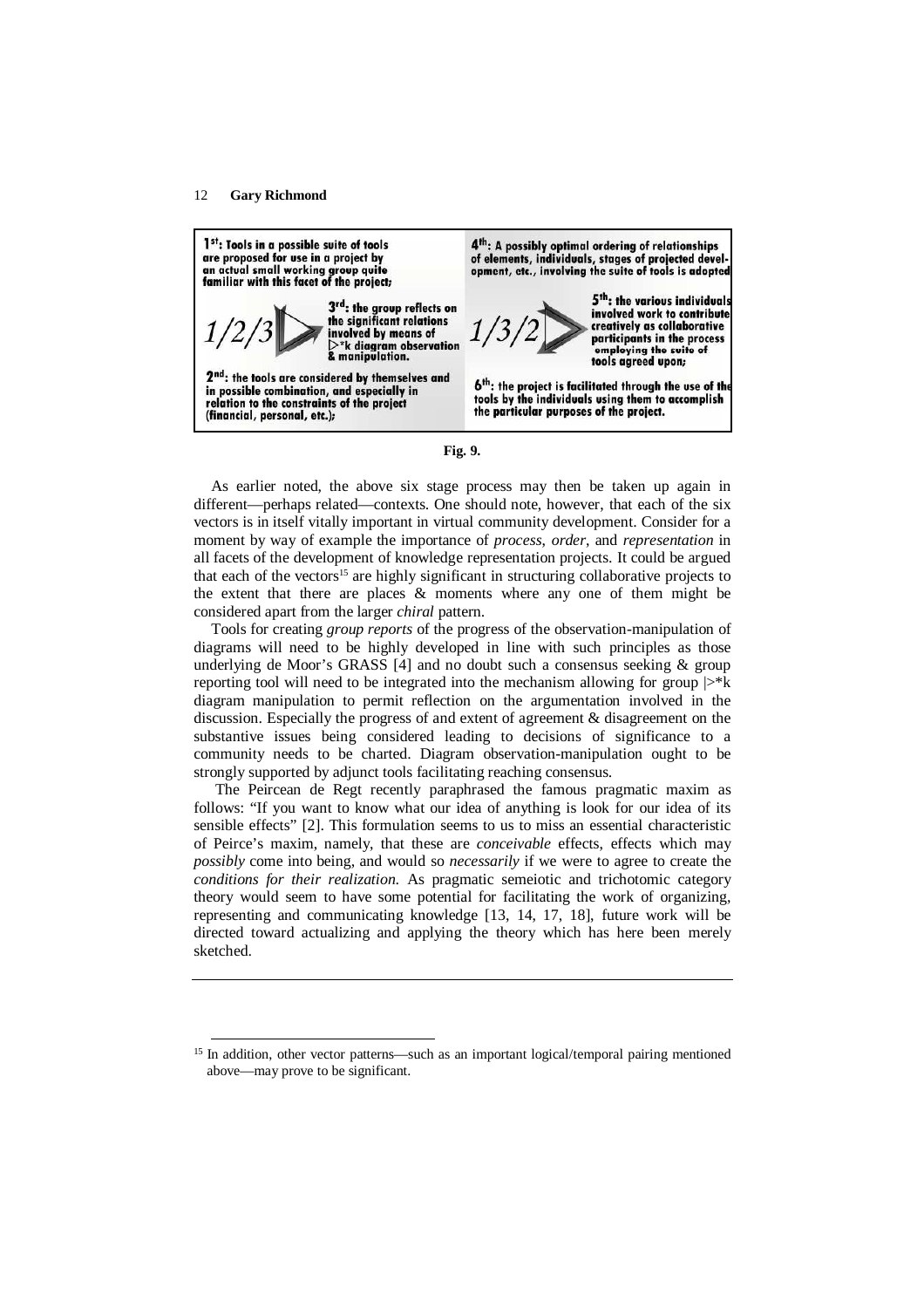I am once again indebted to Ben Udell for producing the graphics and for his help in editing the text, as well as valuable discussions related to the Peircean Classification of the Sciences and related matters.

### **References**

- [CP] *Collected Papers of Charles Sanders Peirce*, 8 vols. Edited by Charles Hartshorne, Paul Weiss, and Arthur Burks (Harvard University Press, Cambridge, Massachusetts, 1931- 1958).
- [EP2] *The Essential Peirce*, volume 2. Edited by Nathan Houser, Christian Kloesel, and the Peirce Edition Project (Indiana University Press, Bloomington, Indiana, 1992, 1998).
	- 1. T. Berners-Lee, "Building a Better Web," Newsweek, Dec. 19, 2005, E4.
	- 2. H. de Regt, "The Functional View of Science: Nozick and the American Pragmatist Tradition" in *Transactions of the Charles S. Peirce Society*, Fall 2005, Vol. 41, No. 4.
	- 3. A. de Moor (1999) *Empowering Communities: A Method for the Legitimate User-Driven Specification of Network Information Systems*. Ph.D. thesis, Tilburg University, the Netherlands.
	- 4. A. de Moor. GRASS (Group Report Authoring Support System): Arena for Societal Discourse. http://grass-arena.net
	- 5. A. de Moor, M. Keeler, and G. Richmond (2002). Towards a Pragmatic Web. In *Proc. of the 10th International Conference on Conceptual Structures (ICCS 2002), Borovets, Bulgaria,* Lecture Notes in Artificial Intelligence, No. 2393, Springer-Verlag, Berlin.
	- 6. A. de Moor (2004) Improving the.Testbed Development Process in Collaboratories In *Proc. of the 12th International Conference on Conceptual Structures (ICCS 2004), Huntsville, Alabama* Lecture Notes in Artificial Intelligence, No. 3127, Springer-Verlag, Berlin.
	- 7. A. de Moor (2005) Patterns for the Pragmatic Web. In *Proc. of the 13th International Conference on Conceptual Structures (ICCS 2002), Kassel, Germany,* Lecture Notes in Artificial Intelligence, No. 3596, Springer-Verlag, Berlin.
	- 8. M. Keeler (2003 Hegel in a Strange Costume. Reconsidering Normative Science for Conceptual Structures Research. In *Proc. of the 11th International Conference on Conceptual Structures (ICCS 2003), Dresden, Germany,* Lecture Notes in Artificial Intelligence, No. 2746, Springer-Verlag, Berlin.
	- 9. J. Parmentier,. "Signs' Place in Medias Res: Peirce's Concept of Semiotic Mediation." *Semiotic Mediation: Sociocultural and Psychological Perspectives*. Ed. Mertz, Elizabeth & Parmentier. 1985.
	- 10. G. Richmond (2005). Outline of trikonic |>\*k: Diagrammatic Trichotomic. In *Proc. of the 13th International Conference on Conceptual Structures (ICCS 2052), Kassel, Germany,* Lecture Notes in Artificial Intelligence, No. 3596, Springer-Verlag, Berlin.
	- 11. G. Richmond (with B. Udell), *trikonic*, slide show in ppt format of presentation at Workshop, ICCS 2004, Huntsville, Alabama.<br>
	rs.door.net/arisbe/menu/library/aboutcsp/richmond/trikonicb.ppt http://members.door.net/arisbe/menu/library/aboutcsp/richmond/trikonicb.ppt
	- 12. P. Skagestad. "Peirce, Virtuality, and Semiotic" in Paideia http://www.bu.edu/wcp/Papers/Cogn/CognSkag.htm
	- 13. C. de Souza & C. S. Preece (2004) "A framework for analyzing and understanding online communities" in *Interacting with Computers, The Interdisciplinary Journal of Human-Computer Interaction*.